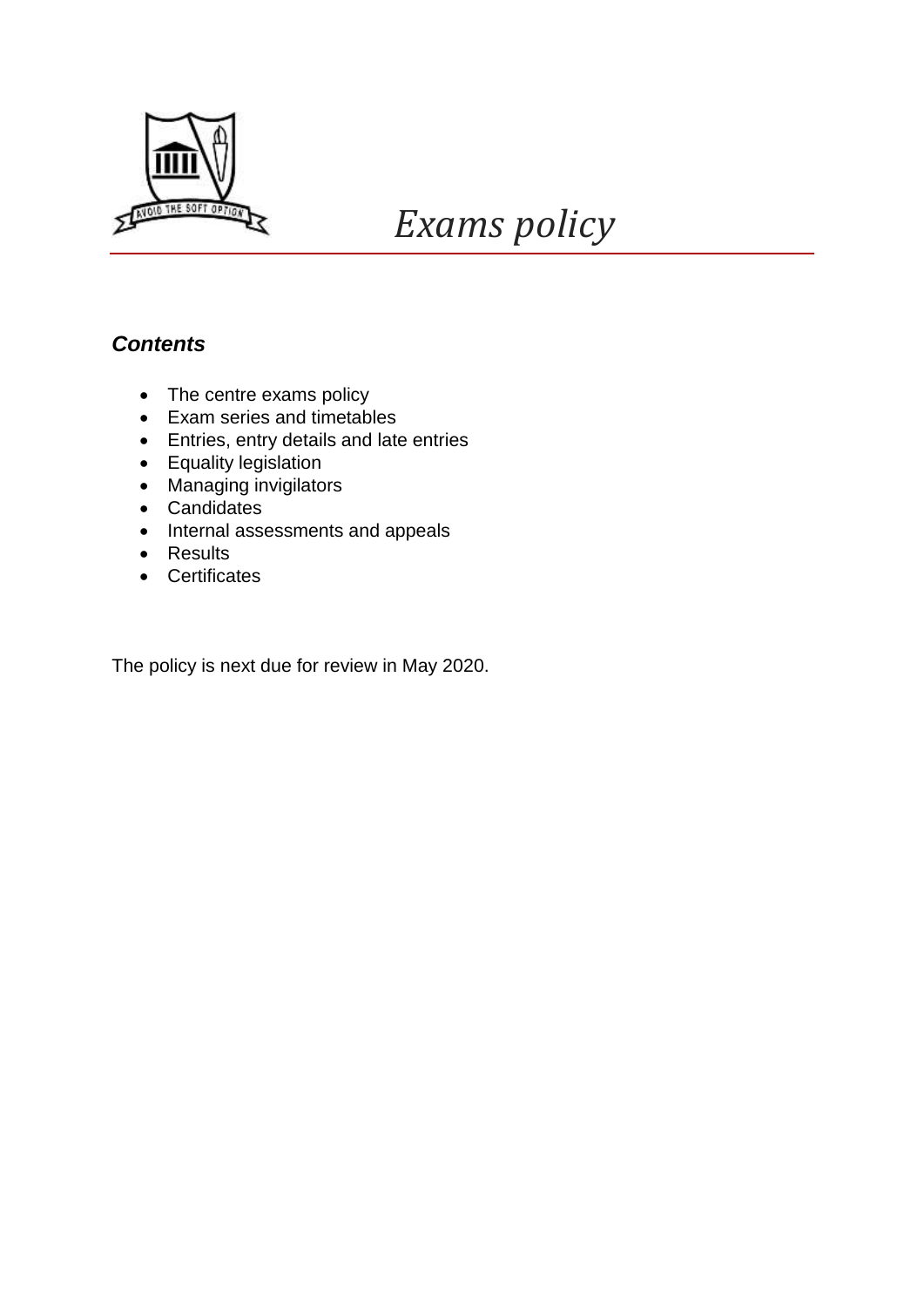The purpose of this exams policy is:

- to ensure the planning and management of exams is conducted efficiently and in the best interests of candidates;
- to ensure the operation of an efficient exams system with clear guidelines for all relevant staff.

It is the responsibility of everyone involved in the centre's exam processes to read, understand and implement this policy.

The exams policy will be reviewed every two years.

The exams policy will be reviewed by the SMT and Exam committee.

## *Exam responsibilities*

#### **The head of centre/ Principal**:

- has overall responsibility for the school as an exams centre and advises on appeals and re-marks.
- is responsible for reporting all suspected or actual incidents of malpractice refer to the SAICA document under *malpractice in examinations and assessments*.

#### Exams officer<sup>1</sup>:

- manages the administration of *internal exams and/or external exams.*
- advises the senior leadership team, subject and class educators, and other relevant support staff on annual exams timetables and procedures as set by the various awarding bodies.
- oversees the production and distribution, to all Ethembeni staff and candidates, of an annual calendar for all exams in which candidates will be involved and communicates regularly with staff concerning imminent deadlines and events.
- ensures that candidates and their parents are informed of and understand those aspects of the exams timetable that will affect them.
- checks with teaching staff that the necessary coursework and/or controlled assessments are completed on time and in accordance with ECED guidelines.
- provides and confirms detailed data on estimated entries.
- maintains systems and processes to support the timely entry of candidates for their exams.
- receives, checks and stores securely all exam papers and completed scripts and ensures that scripts are dispatched as per the guidelines.

**<sup>.</sup>**  $1$  This is the individual to whom the Head of Centre has delegated responsibility for the administration of exams in their centre.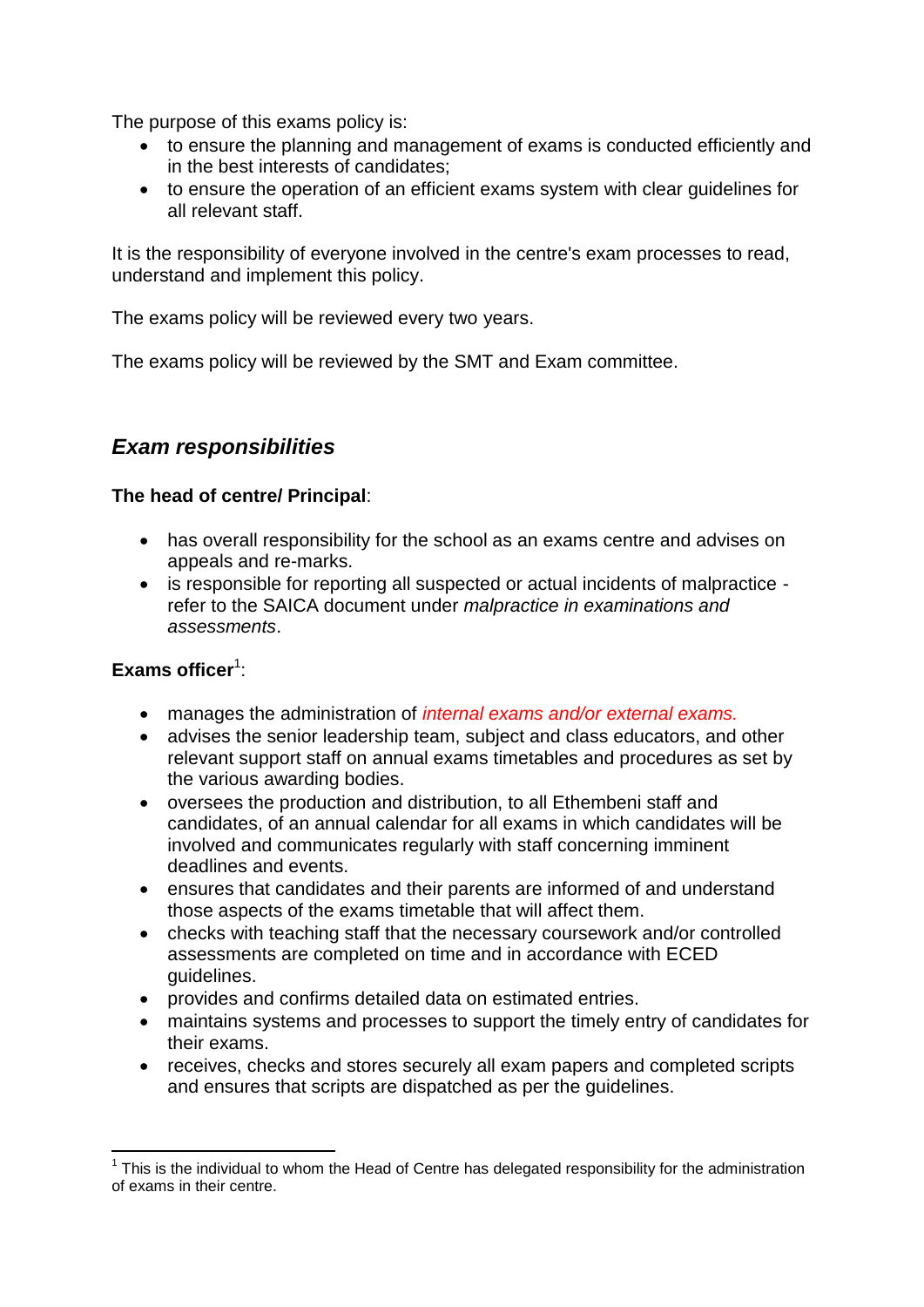- administers access arrangements and makes applications for special consideration following the Exam regulations.
- identifies and manages exam timetable clashes.
- accounts for income and expenditures relating to all exam costs/charges.
- line manages the senior exams invigilator in organising the recruitment, training, and monitoring of a team of exams invigilators responsible for the conduct of exams.
- ensures candidates' test / controlled assessment marks are submitted, and any other material required by the appropriate awarding bodies correctly and on schedule.
- tracks, dispatches, and stores returned test, projects / controlled assessments.
- arranges for dissemination of exam results and certificates to candidates and forwards, in consultation with the SMT, any post results service requests.

#### *Heads of department* are responsible for*:*

- guidance and pastoral oversight of candidates who are unsure about exams entries or amendments to entries.
- accurate completion of entry and all other mark sheets and adherence to deadlines as set by the exams officer.
- accurate completion of coursework / controlled assessment mark sheets and declaration sheets.
- decisions on post-results procedures.

**Teachers** are responsible for:

 supplying information on entries, coursework and controlled assessments as required by the head of department and/or exams officer.

The *special educational needs coordinator (SENCo)/ Deputy Principal* is responsible for:

- identification and testing of candidates' requirements for access arrangements and notifying the exams officer in good time so that they are able to put in place exam day arrangements
- process any necessary applications in order to gain approval (if required).
- working with the exams officer to provide the access arrangements required by candidates in exams rooms.

#### **Lead invigilator/invigilators** are responsible for:

- assisting the exams officer in the efficient running of exams according to ECDE regulations.
- collection of exam papers and other material from the exams office before the start of the exam.
- collection of all exam papers in the correct order at the end of the exam and ensuring their return to the exams office.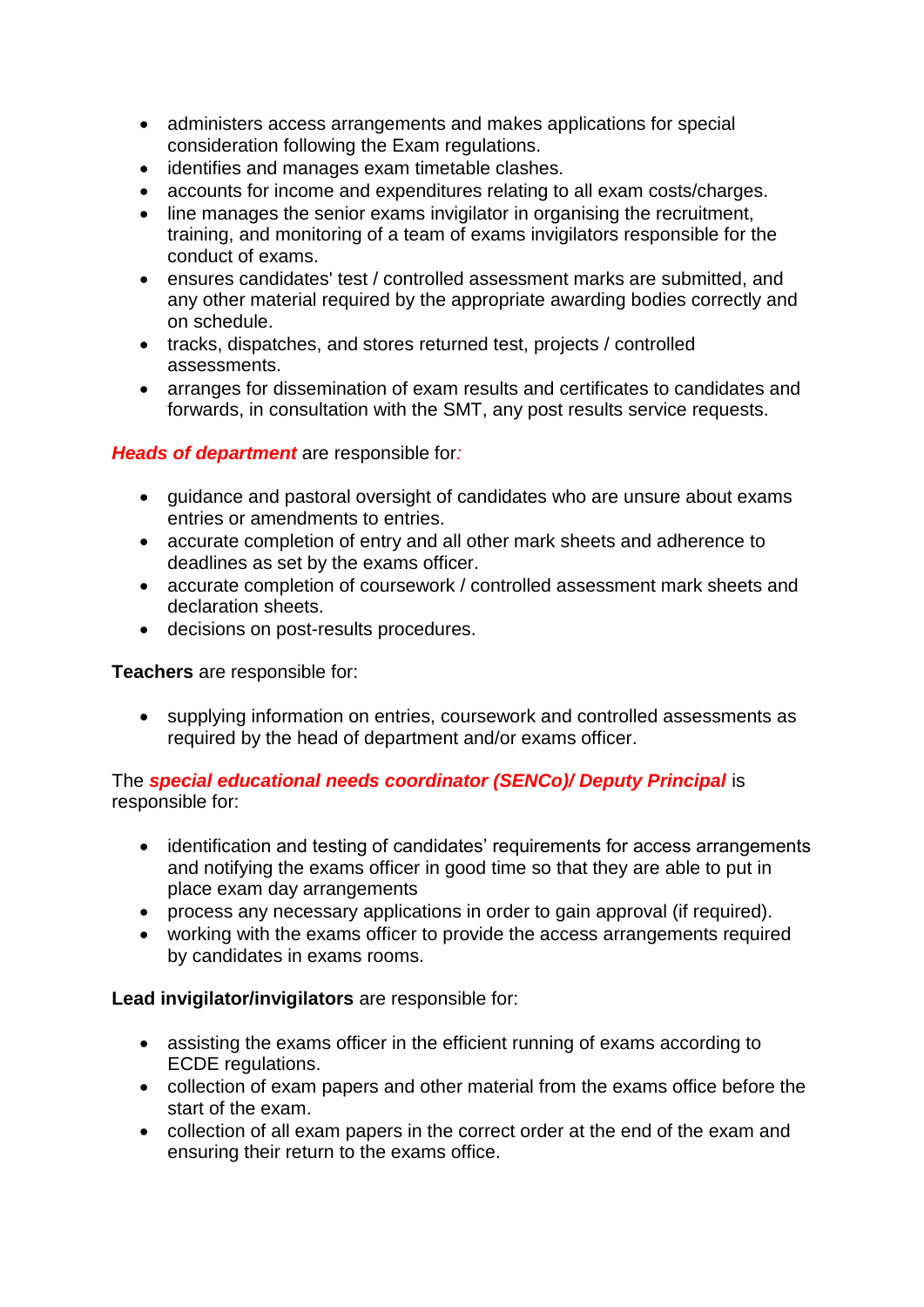**Candidates** are responsible for:

- confirmation and signing of entries.
- understanding given tasks / controlled assessment regulations and signing a declaration that authenticates the tasks/ assignments as their own.
- ensuring they conduct themselves in all exams according to the ECDE regulations.

## *Exam series*

Internal exams (mock or trial exams) and formal assessments are scheduled in March and September.

External exams and assessments are scheduled in September and November.

Internal exams in June *are* held under external exam conditions.

The Principal and Deputy principal with the SMT *decides* which exam series is used in the centre.

The centre *does* offer some assessments on an on-demand basis. If offered, ondemand assessments can be scheduled only in windows agreed between the educators and the learners*.*

## *Exam timetables*

Once confirmed, the exams officer will circulate the exam timetables for *internal and/or external exams* before each series begins.

## *Entries, entry details and late entries*

*Candidates or parents/carers can request a subject entry, change of level or withdrawal Grade 10 – 11 as stipulated by the ECDE.*

*The centre does not accept entries from private candidates.*

*The centre does not act as an exams centre for other organisations.*

Entry deadlines are circulated to heads of department/curriculum via *briefing meetings.*

Heads of department/curriculum will provide estimated entry information to the exams officer to meet ECDE deadlines.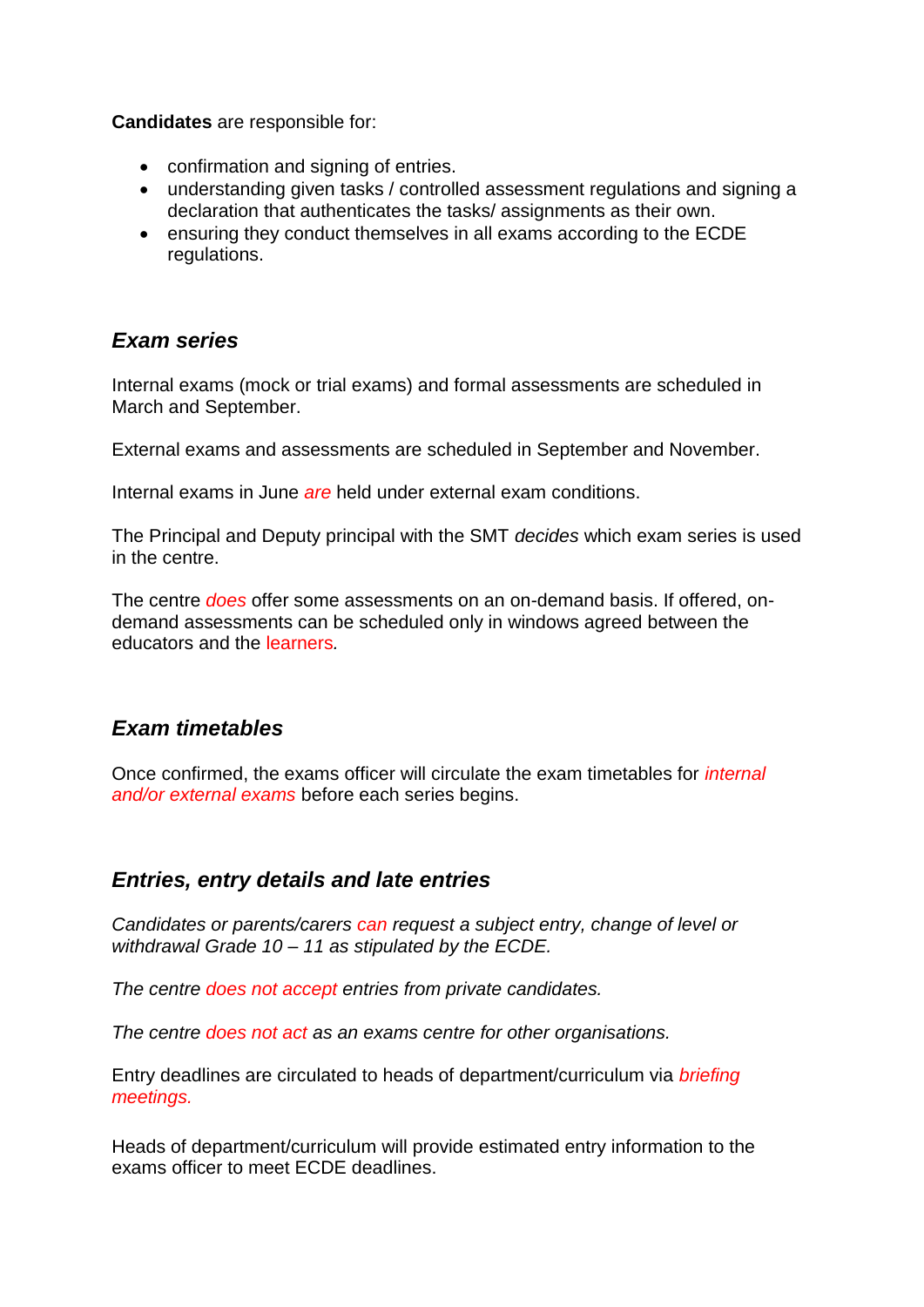Entries and amendments made after the ECDE deadline (i.e. late) require the authorisation, in writing, of the District's Director or Exams District Officer.

## *Equality Legislation*

All Ethembeni Enrichmnet Centre staff must ensure that they meet the requirements of any equality legislation.

The school will comply with the legislation, including making reasonable adjustments to the service that they provide to candidates in accordance with requirements defined by the legislation, and ECDE. This is the responsibility of the Principal, Deputy principal and Exam Committee.

## *Access arrangements*

The SENCo will inform subject teachers of candidates with special educational needs and any special arrangements that individual candidates will need during the test series/exams.

A candidate's access arrangements requirement is determined by the ECDE.

Ensuring there is appropriate evidence for a candidate's access arrangement is the responsibility of the allocated invigilator.

Submitting completed access arrangement applications to the ECDE is the responsibility of the Deputy Principal.

Rooming for access arrangement candidates will be arranged by the Exam Committee with the Deputy Principal.

Invigilation and support for access arrangement candidates, as defined in the ECDE access arrangements regulations, will be organised by the Principal, Deputy Principal and the Exams Committee.

## *Managing invigilators*

External staff will not be used to invigilate examinations.

Recruitment of invigilators is the responsibility of the Principal and Deputy Principal.

Invigilators are recruited, timetabled, trained, and briefed by the Principal / Chief Invigilator.

## *Malpractice*

The Chief Invigilator in consultation with Exam Committee is responsible for investigating suspected malpractice.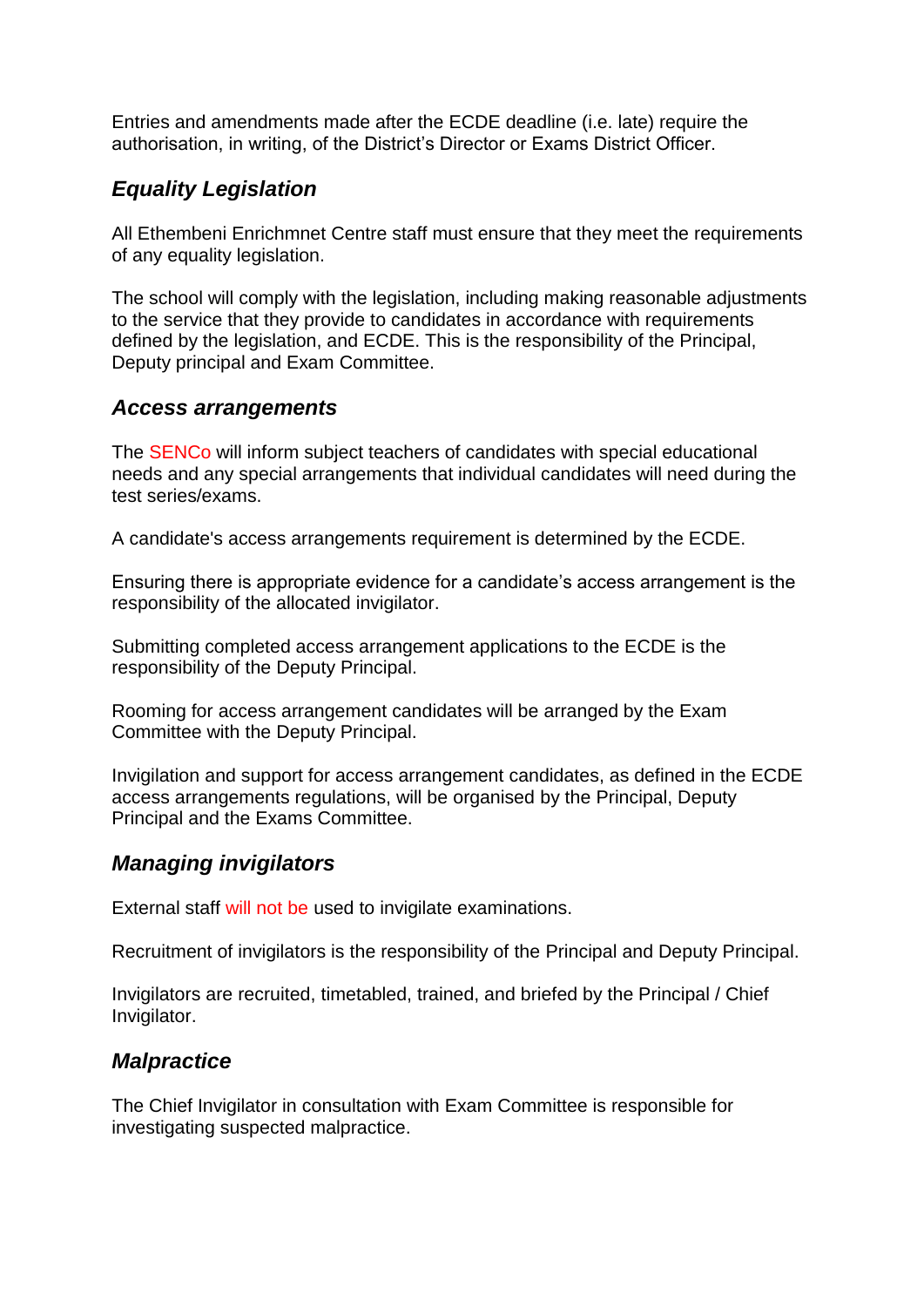## *Exam days*

The exams officer will book all exam rooms after liaison with other users and make the question papers, other exam stationery and materials available for the invigilator.

Exam Committee is responsible for setting up the allocated rooms, and will be advised of requirements a month in advance.

The Chief Invigilator will start and finish all exams in accordance with ECDE guidelines.

Subject staff *may not* be present at the start of the exam to assist with identification of candidates. Any staff present must be in accordance with the rules defined by ECDE concerning who is allowed in the exam room and what they can do.

In practical exams, subject teachers' availability will be in accordance with ECDE guidelines.

Exam papers must not be read by subject teachers or removed from the exam room before the end of a session. Papers will be distributed to heads of department in accordance with ECDE recommendations and no later than 1 hour after candidates have completed them.

After an exam, the Chief Invigilator will arrange for the safe dispatch of completed examination scripts to the District Office, working in conjunction with *Deputy Principal.*

## *Candidates*

The Chief Invigilator will provide written information to candidates in advance of each exam series. A formal briefing session for candidates may be given by the Chief Invigilator.

The school's published rules on acceptable dress and behaviour apply at all times. Candidates' personal belongings remain their own responsibility and the school accepts no liability for their loss or damage.

In an exam room, candidates must not have access to items other than those clearly allowed in the instructions on the question paper, the stationery list, or the specification for that subject. This is particularly true of mobile phones and other electronic communication or storage devices with text or digital facilities. Any precluded items must not be taken into an exam room.

Disruptive candidates are dealt with in accordance with ECDE guidelines. Candidates are expected to stay for the full exam time at the discretion of the Chief Invigilator .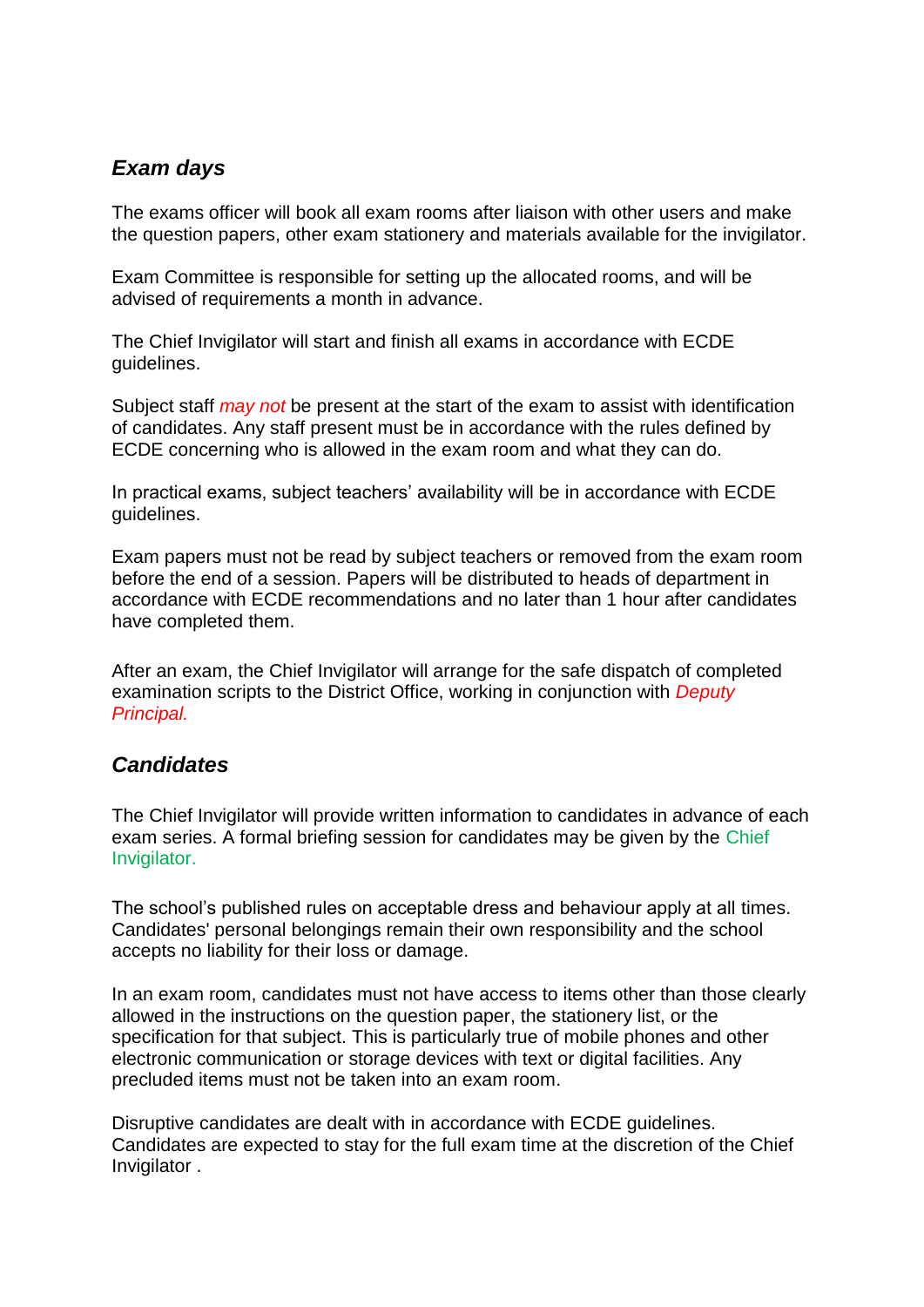Note: candidates who leave an exam room must be accompanied by an appropriate member of staff at all times.

The *invigilator is* responsible for handling late candidates and the Chief Invigilator as well as the Deputy Principal are responsible for handling absent candidates on exam day.

All late candidates must be brought to the Office by the invigilator in charge after the exam session and the Late Coming policy will be followed.

## *Special consideration*

Should a candidate be unable to attend an exam because of illness, suffer bereavement or other trauma, be ill or otherwise disadvantaged or disturbed during an exam, then it is the candidate's responsibility to alert the school's Chief Invigilator to that effect.

The candidate must support any special consideration claim with appropriate evidence within *2* days of the exam.

The Chief Invigilator will make a special consideration application to the relevant awarding body within *3* days of the exam.

#### *Internal assessment*

It is the duty of Exam Committee to ensure that all internal assessment is ready for dispatch at the correct time. The exams officer *will* assist by keeping a record of each dispatch, including the recipient details and the date and time sent.

Marks for all internally assessed work are provided to the Exam Committee by the educators.

## *Results*

Candidates will receive individual reports on first Wednesday of the following Term in a parents' contact session with educators. Reports will be collected

- *in person at school from the class teachers.*
- *collected and signed for by the parent/guardian.*

It is COMPULSORY that all teachers/ educators as well as parents be present for this meeting.

## *Enquiries about Results (EAR)*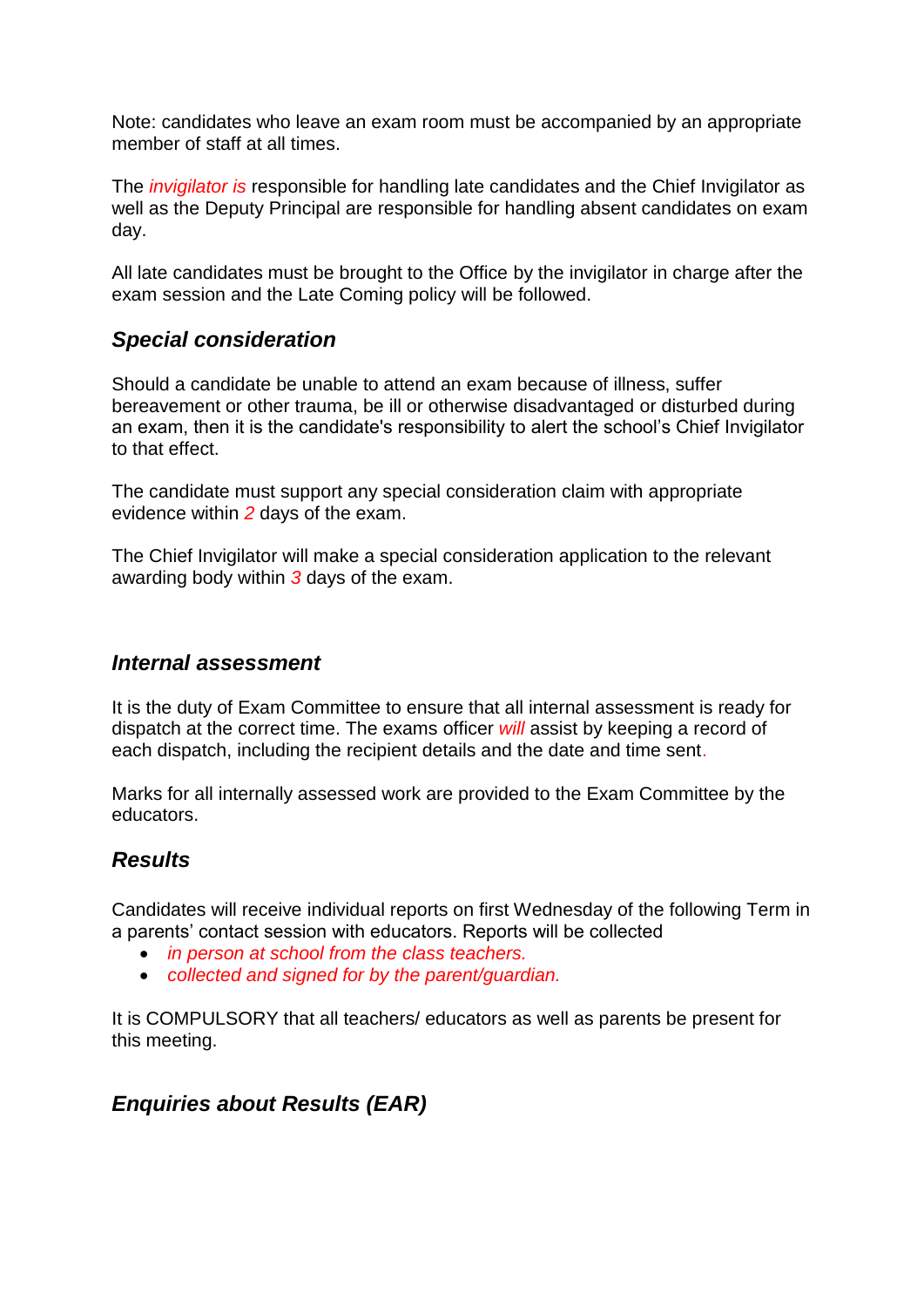EARs may be requested by school staff or the candidate following the release of results. A request for a re-mark or clerical check requires the written consent of the candidate, a request for a re-moderation of internally assessed work may be submitted without the consent of the group of candidates.

The cost of EARs will be paid by the *candidate.*

All decisions on whether to make an application for an EAR will be made by the Principal.

If a candidate's request for an EAR is not supported, the candidate may appeal and the school will respond by following the process in its Internal Appeals Procedure (IAP) document.

All processing of EARs will be the responsibility of the Principal*,* following the ECDE guidance.

## *Access to Scripts (ATS)*

After the release of results, candidates may ask subject educator to request the return of written exam papers within 2 days of the receipt of results for internal assessments.

An EAR cannot be applied for once an original script has been returned.

The cost of EARs will be paid by the *candidate.*

Processing of requests for ATS will be the responsibility of *subject teacher for internal assessments.*

## *Certificates*

Candidates will receive their certificates

- *in person at the school*
- *collected and signed for.*
- *All stationery has been returned to the school*
- *All responsibilities and requirements towards the school are met.*

Certificates can be collected on behalf of a candidate by third parties, provided they have written authority from the candidate to do so, and bring suitable identification with them that confirms who they are.

The centre retains certificates for 5 years.